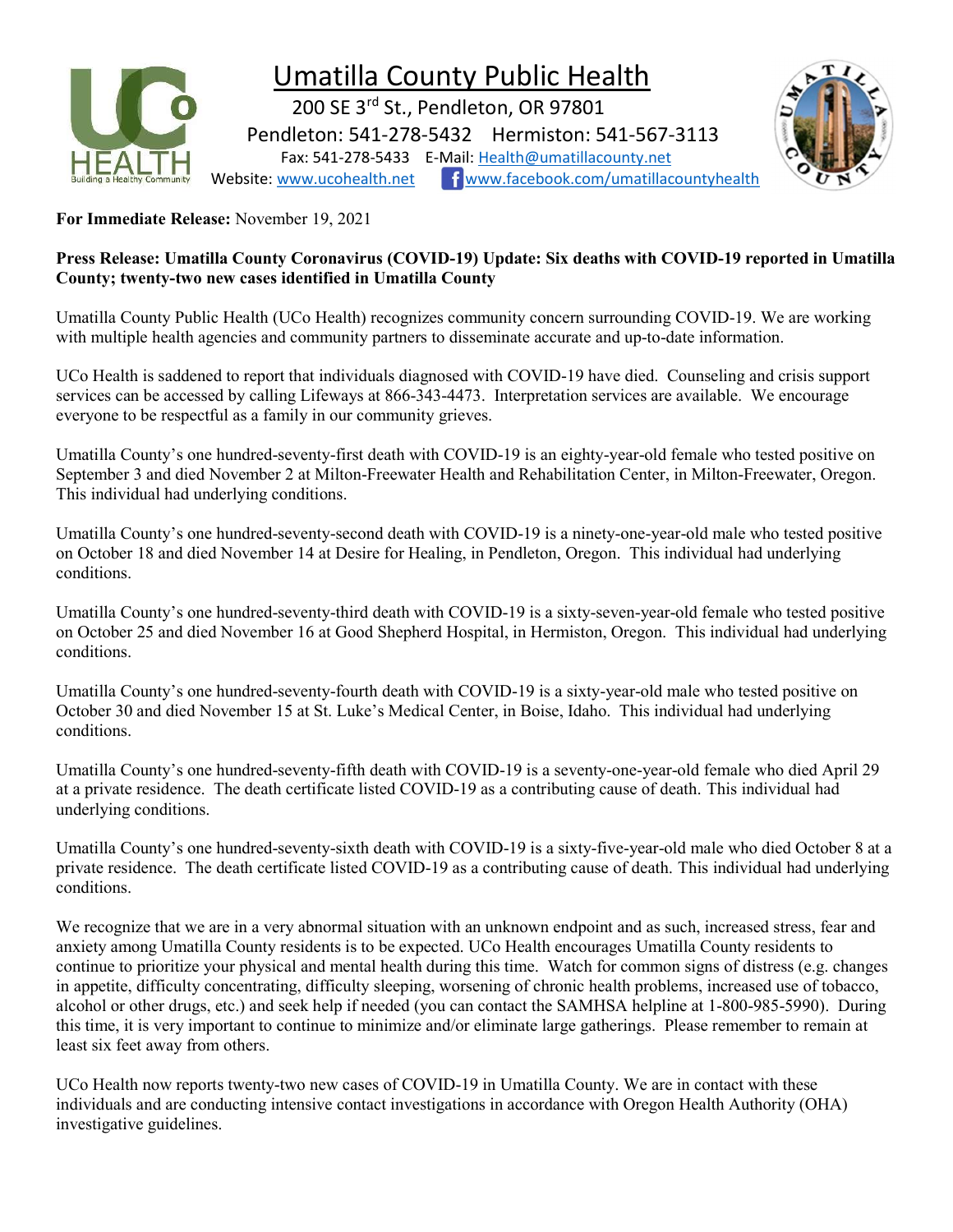

# Umatilla County Public Health

 200 SE 3rd St., Pendleton, OR 97801 Pendleton: 541-278-5432 Hermiston: 541-567-3113 Fax: 541-278-5433 E-Mail: Health@umatillacounty.net Website: www.ucohealth.net fwww.facebook.com/umatillacountyhealth



| COVID-19 in Umatilla County update 11/19/2021 |                  |                    |               |  |  |
|-----------------------------------------------|------------------|--------------------|---------------|--|--|
| <b>Total Cases</b>                            | <b>Confirmed</b> | <b>Presumptive</b> | <b>Deaths</b> |  |  |
| 15,041                                        | 14.218           | 823                | 176           |  |  |

A presumptive case is someone who does not have a positive PCR test -- a "Polymerase Chain Reaction" that confirms if a person has COVID-19 -- but is showing symptoms and has had close contact with a confirmed case. If they later test positive by PCR, those will be recategorized as confirmed cases.

It is imperative that any person who is exhibiting symptoms of respiratory illness stay home. UCo Health continues to discover instances where individuals are continuing to work while sick. Now, more than ever, it is important for businesses to ensure that employees are not coming to work sick. Employees may feel internal and external pressure to work through mild illness. Businesses are encouraged to develop flexible leave policies to support employees who become ill and establish procedures for sending employees who are not feeling well home. Anyone who is exhibiting any symptoms of respiratory illness must stay home from work for 24-hours after all symptoms (fever, cough, shortness of breath, diarrhea, etc.) have resolved.

We are asking our Umatilla County residents to please call 211 with your questions regarding COVID-19. If you are exhibiting symptoms such as fever, cough, or shortness of breath, call your primary care provider FIRST to discuss the next steps. If you are experiencing a medical emergency, call 911.

COVID-19 does not target people of any certain race, ethnicity, country of origin or geographic location. Increased community spread of COVID-19 can occur anywhere in Umatilla County at any time.

We will continue to update our Umatilla County Public Health Facebook page as new information becomes available. County specific data is available on the Regional COVID-19 Data Dashboard and will be updated Monday-Friday. To access the Regional COVID-19 Data Dashboard, please visit:

http://www.co.umatilla.or.us/health/COVID\_Region9\_Dashboard/. Please refer to the Oregon Health Authority and CDC COVID-19 websites for additional information.

For media inquiries please contact: OHA Joint Information Center (JIC) staff States and Duck Health 971-673-2097 health@umatillacounty.net orcovid19.media@dhsoha.state.or.us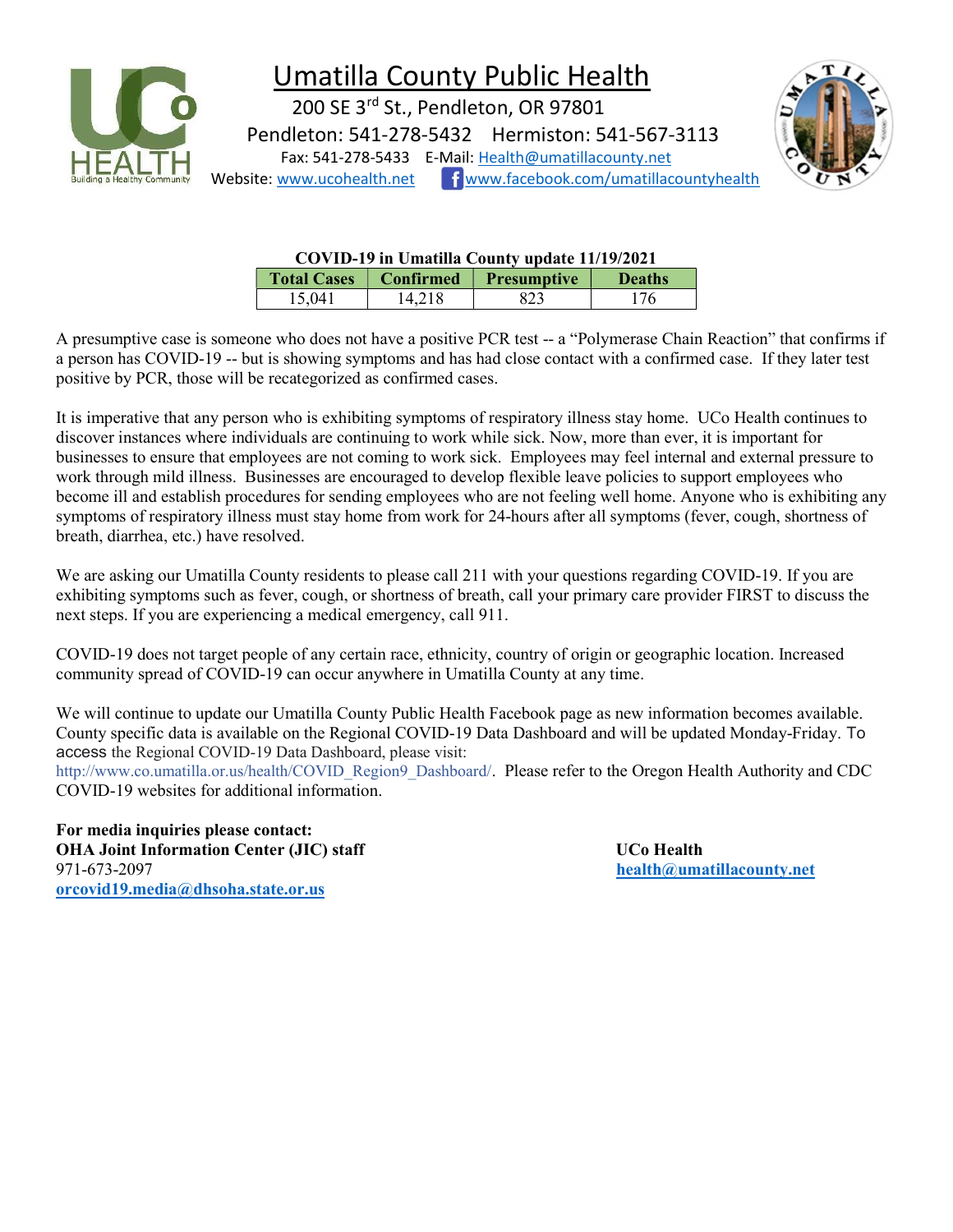

## Umatilla County Public Health

 200 SE 3rd St., Pendleton, OR 97801 Pendleton: 541-278-5432 Hermiston: 541-567-3113 Fax: 541-278-5433 E-Mail: Health@umatillacounty.net Website: www.ucohealth.net fwww.facebook.com/umatillacountyhealth



Para publicación inmediata: 19 de Noviembre de 2021

Comunicado de prensa: Actualización del coronavirus del condado de Umatilla (COVID-19): Seis muertes con COVID-19 fueron reportados en el condado de Umatilla; veintidós han sido identificados en el condado de Umatilla

El departamento de Salud Pública del Condado de Umatilla (UCo Health) reconoce la preocupación de la comunidad en torno a COVID-19. Nosotros estamos trabajando con múltiples agencias de salud y socios comunitarios para difundir información precisa y actualizada.

UCo Health le entristece informar que las personas diagnosticados con COVID-19 han fallecido. Se puede acceder a los servicios de asesoramiento y apoyo de crisis llamando a Lifeways al 866-343-4473. Los servicios de interpretación están disponibles. Alentamos a todos ser lo más respetuosos como una familia en lo que nuestra comunidad sufre.

La muerte ciento setenta y uno con COVID-19 en el condado de Umatilla es una mujer de ochenta años que dio positivo el 3 de Septiembre y murió el 2 de Noviembre en Milton-Freewater Health and Rehabilitation Center, en Milton-Freewater, Oregon. Este individuo tenia condiciones de salud subyacentes.

La muerte ciento setenta y dos con COVID-19 en el condado de Umatilla es un hombre de noventa y uno años que dio positivo el 18 de Octubre y murió el 14 de Noviembre en Desire for Healing, en Pendleton, Oregon. Se desconoce si este individuo tenia condiciones subyacentes.

La muerte ciento setenta y tres con COVID-19 en el condado de Umatilla es una mujer de sesenta y siete años que dio positivo el 25 de Octubre y murió el 16 de Noviembre en Good Shepherd Hospital, en Hermiston, Oregon. Este individuo tenia condiciones de salud subyacentes.

La muerte ciento setenta y quatro con COVID-19 en el condado de Umatilla es un hombre de sesenta años que dio positivo el 30 de Octubre y murió el 15 de Noviembre en St. Luke's Medical Center, en Boise, Idaho. Se desconoce si este individuo tenia condiciones subyacentes.

La muerte ciento setenta y cinco con COVID-19 en el condado de Umatilla es una mujer de setenta y uno años que murió el 29 de Abril en residencia privada. El certificado de defunción enumeró COVID-19 como una causa contribuyente de muerte. Este individuo tenia condiciones de salud subyacentes.

La muerte ciento setenta y seis con COVID-19 en el condado de Umatilla es un hombre de sesenta y cinco y dos años que murió el 8 de Octubre en residencia privada. El certificado de defunción enumeró COVID-19 como una causa contribuyente de muerte. Este individuo tenia condiciones de salud subyacentes.

Reconocemos que estamos en una situación muy anormal con un punto final desconocido y, como tal, se espera un mayor estrés, miedo y ansiedad entre los residentes del condado de Umatilla. UCo Health anima a los residentes del condado de Umatilla a continuar priorizando su salud física y mental durante este tiempo. Observe los signos comunes de angustia (por ejemplo: cambios en el apetito, la dificultad para concentrarse, la dificultad para dormir, el empeoramiento de problemas de salud crónicos, el mayor uso de tabaco, el alcohol u otras drogas, etc.) y busque ayuda si es necesario (puede comunicarse con la línea de ayuda de SAMHSA al 1-800-985-5990). Durante este tiempo, es muy importante continuar minimizando y/o eliminando grandes reuniones. Recuerde permanecer al menos a seis pies de distancia de los demás.